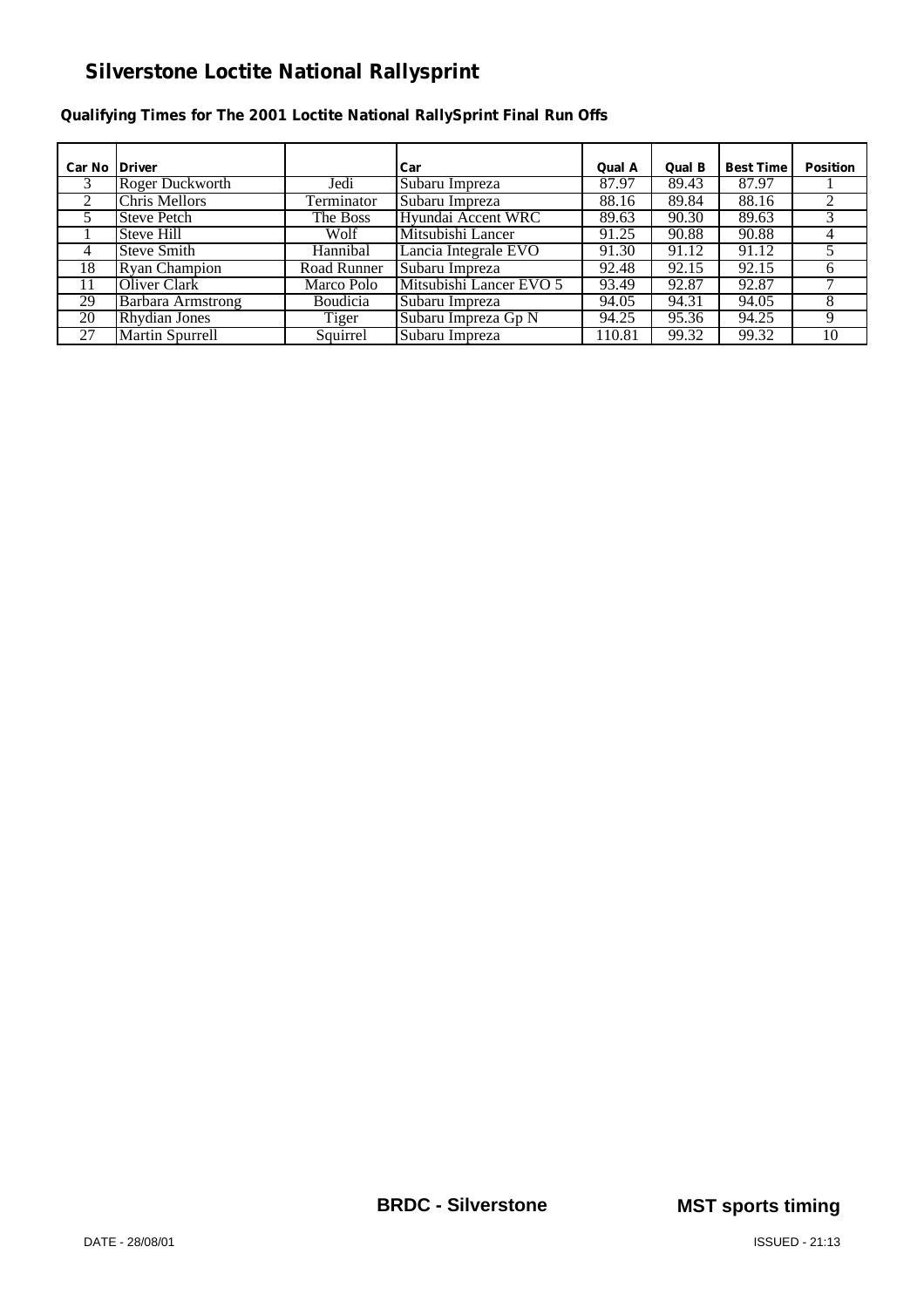**Repechage Times for The 2001 Loctite National RallySprint Final Run Offs**

| Car No Driver |                      |                 | Car                                | Time  | <b>Position</b> |
|---------------|----------------------|-----------------|------------------------------------|-------|-----------------|
|               | Oliver Clark         |                 | Marco Polo Mitsubishi Lancer EVO 5 | 93.51 |                 |
| 20            | <b>Rhydian Jones</b> | Tiger           | <b>Subaru Impreza Gp N</b>         | 94.59 |                 |
| 29            | Barbara Armstrong    | <b>Boudicia</b> | Subaru Impreza                     | 94.89 |                 |
| 27            | Simon Readhead       |                 | Lone Ranger Subaru Impreza         | 96.85 |                 |

Times Shown in *Italics* Indicate a 10 Second Jump Start Penalty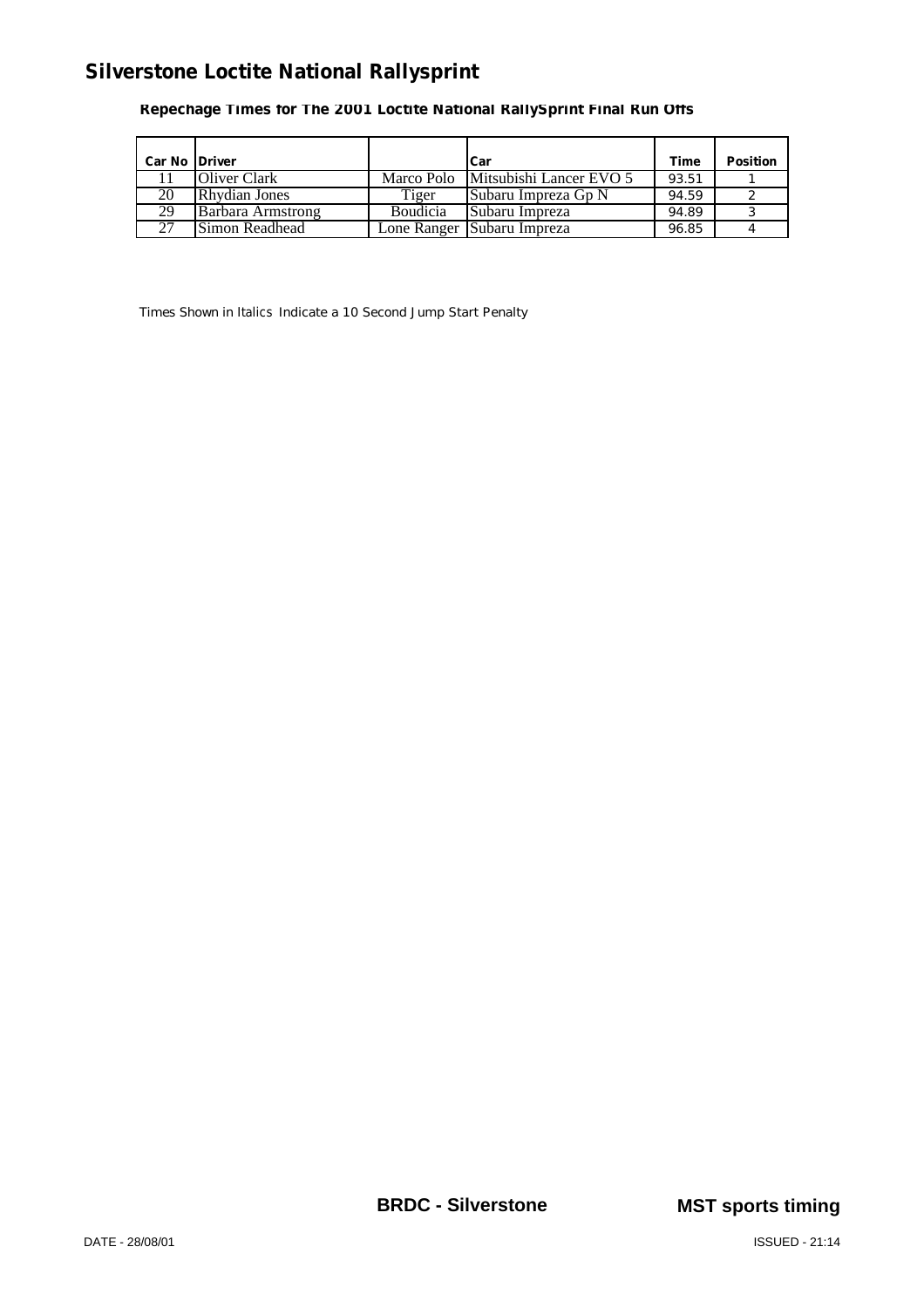#### **The 2001 Loctite National RallySprint Finals - RS Championship**



**NB 3rd & 4th Place Decided On Semi Final Times**

91.21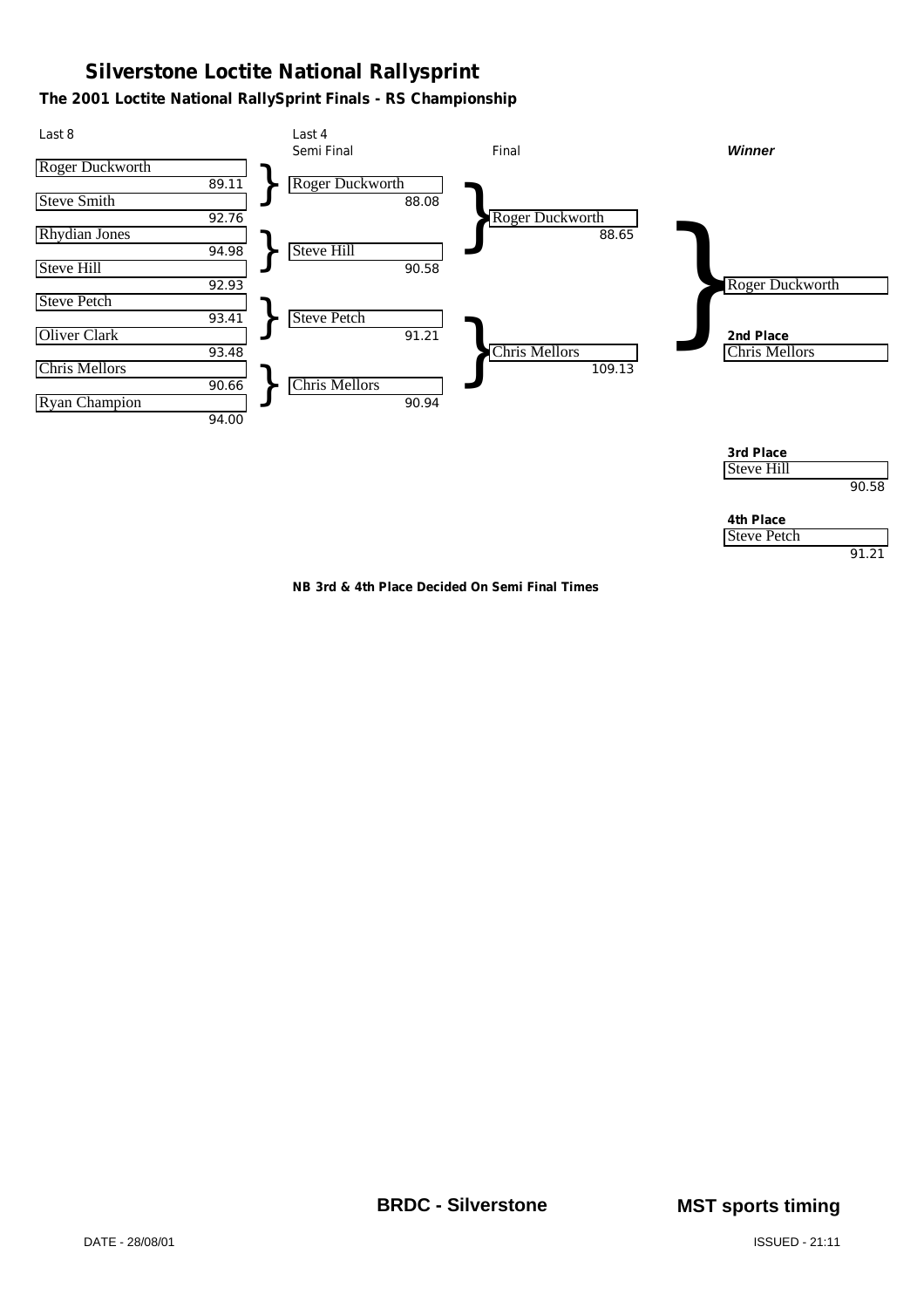| Car No         | <b>Driver</b>          | Car                   | Qual A | <b>Position</b> |
|----------------|------------------------|-----------------------|--------|-----------------|
|                | <b>Graham Hollis</b>   | Escort MK2 Cos n/a    | 96.14  |                 |
| 12             | <b>Charles Golding</b> | <b>Escort MK2 BDA</b> | 96.15  | ∍               |
| $\mathfrak{D}$ | William Boniwell       | Escort MK2            | 96.34  |                 |
| 5              | Charlie Taylor         | <b>Escort MK2 BDA</b> | 97.38  |                 |
| 8              | Craig Salter           | <b>Escort MK2 BDA</b> | 97.88  |                 |
| 4              | <b>Richard Hill</b>    | Escort RS1600 MK1     | 98.01  |                 |
| 3              | <b>Malcolm Davies</b>  | Escort MK2 Twin Cam   | 101.08 |                 |
|                | Ollie Clark            | Escort MK1 RS         | No Run |                 |

**Qualifying Times for The Dunlop Mick Jones Escort Challenge Final Run Offs**

**BRDC - Silverstone MST sports timing**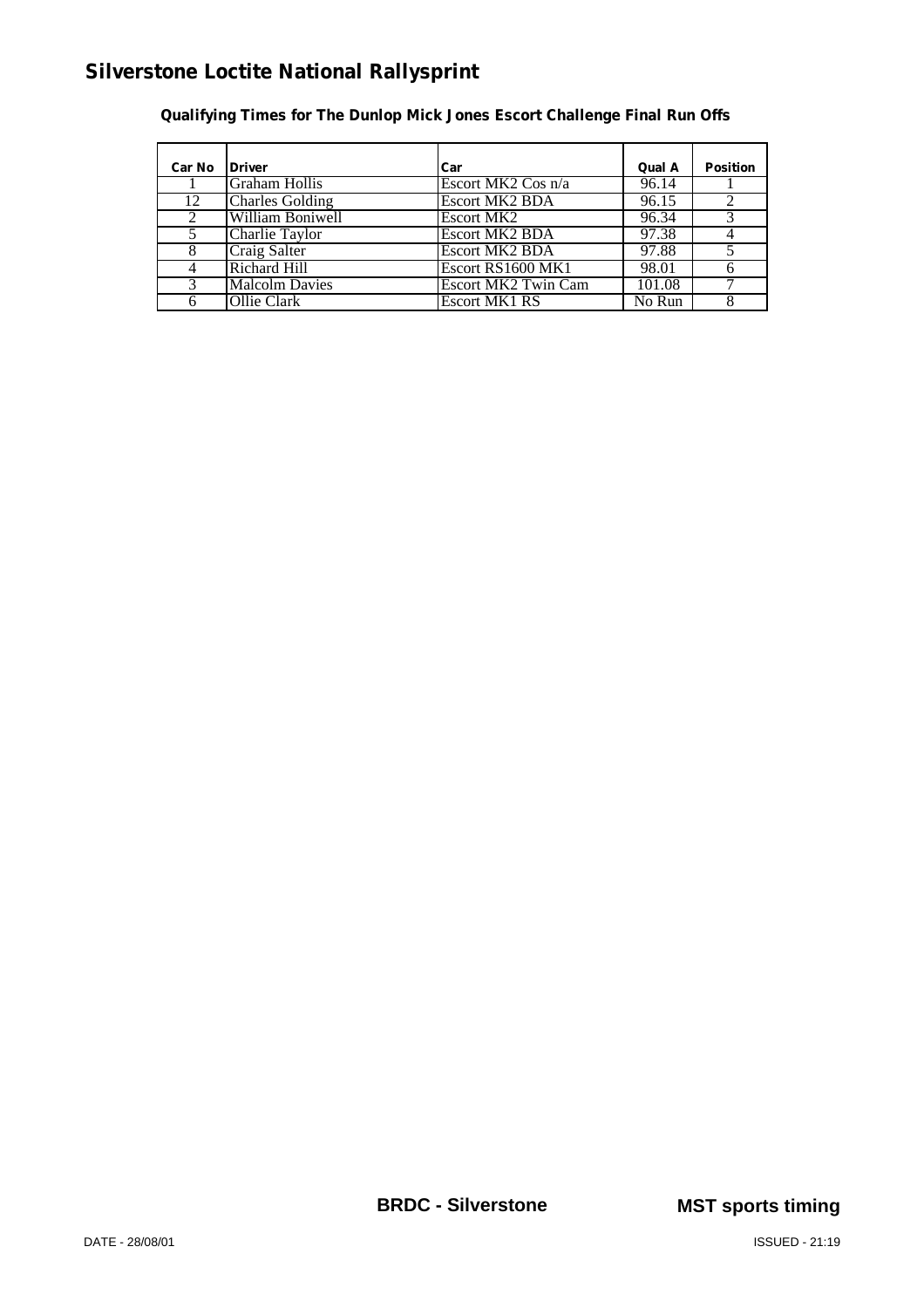#### **The 2001 Loctite National RallySprint Finals - Mick Jones Escort Challenge**



**NB 3rd & 4th Place Decided On Semi Final Times**

**BRDC - Silverstone MST sports timing**

100.80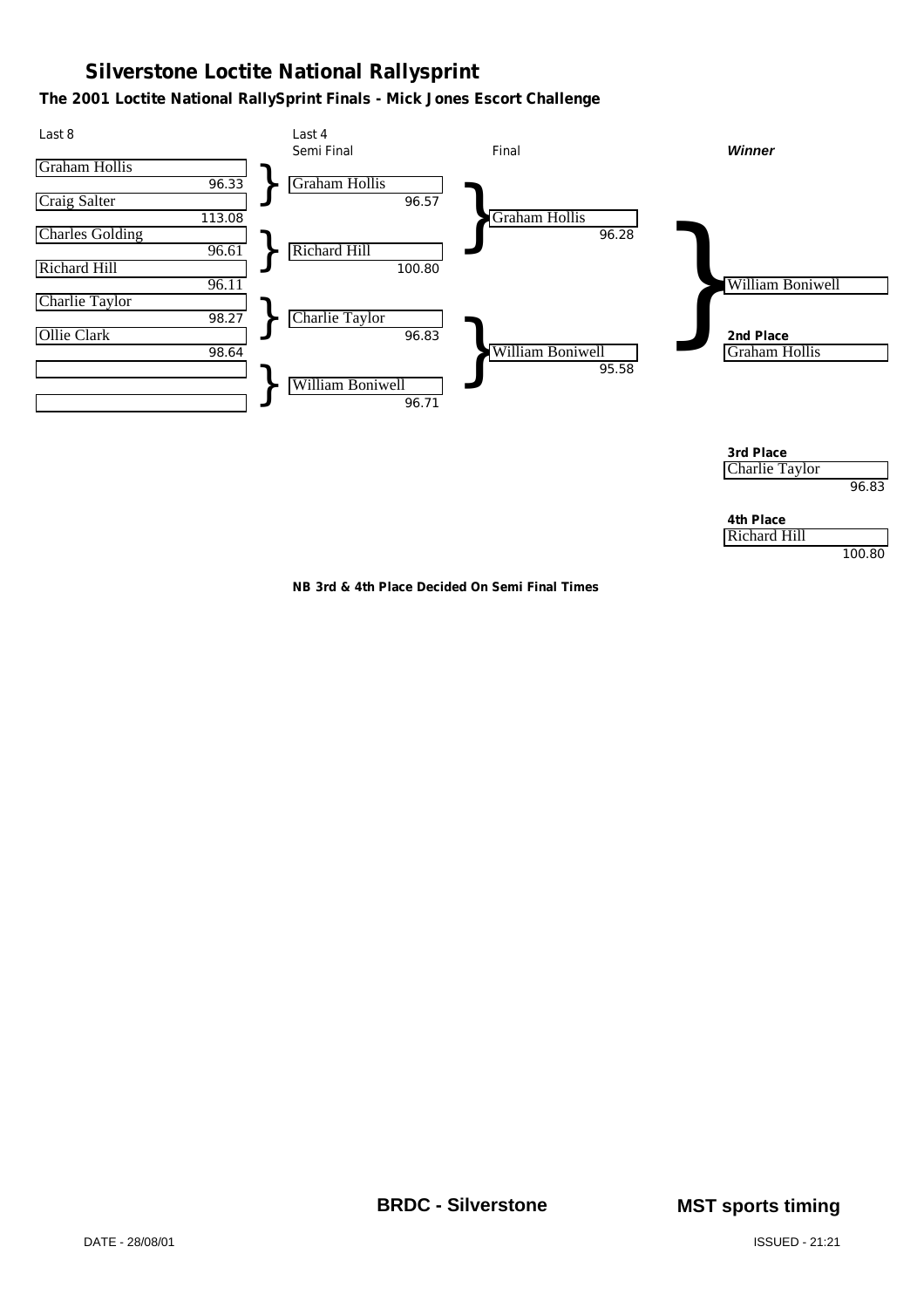**The 2001 Historic RallySprint Finals (Class H1)**



**NB Last Semi Final Place Decided By The Fastest Loser From The Three Quarter Finals**

**BRDC - Silverstone MST sports timing**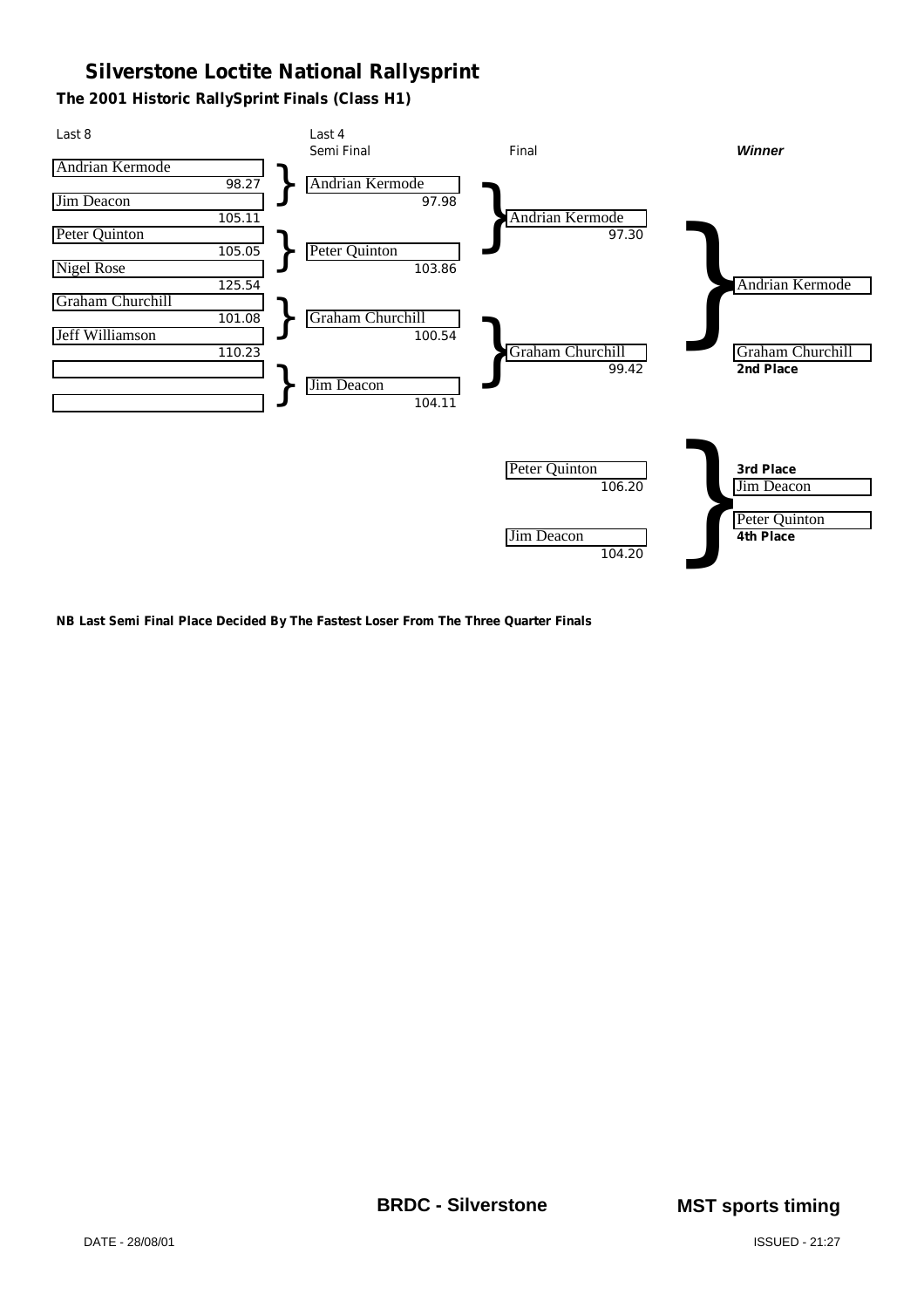**The 2001 Historic RallySprint Finals (Class H2)**



**NB Car 10 Kevin Bristowe Timed At 101.63**

**NB Last Semi Final Place Decided By The Fastest Loser From The Three Quarter Finals**